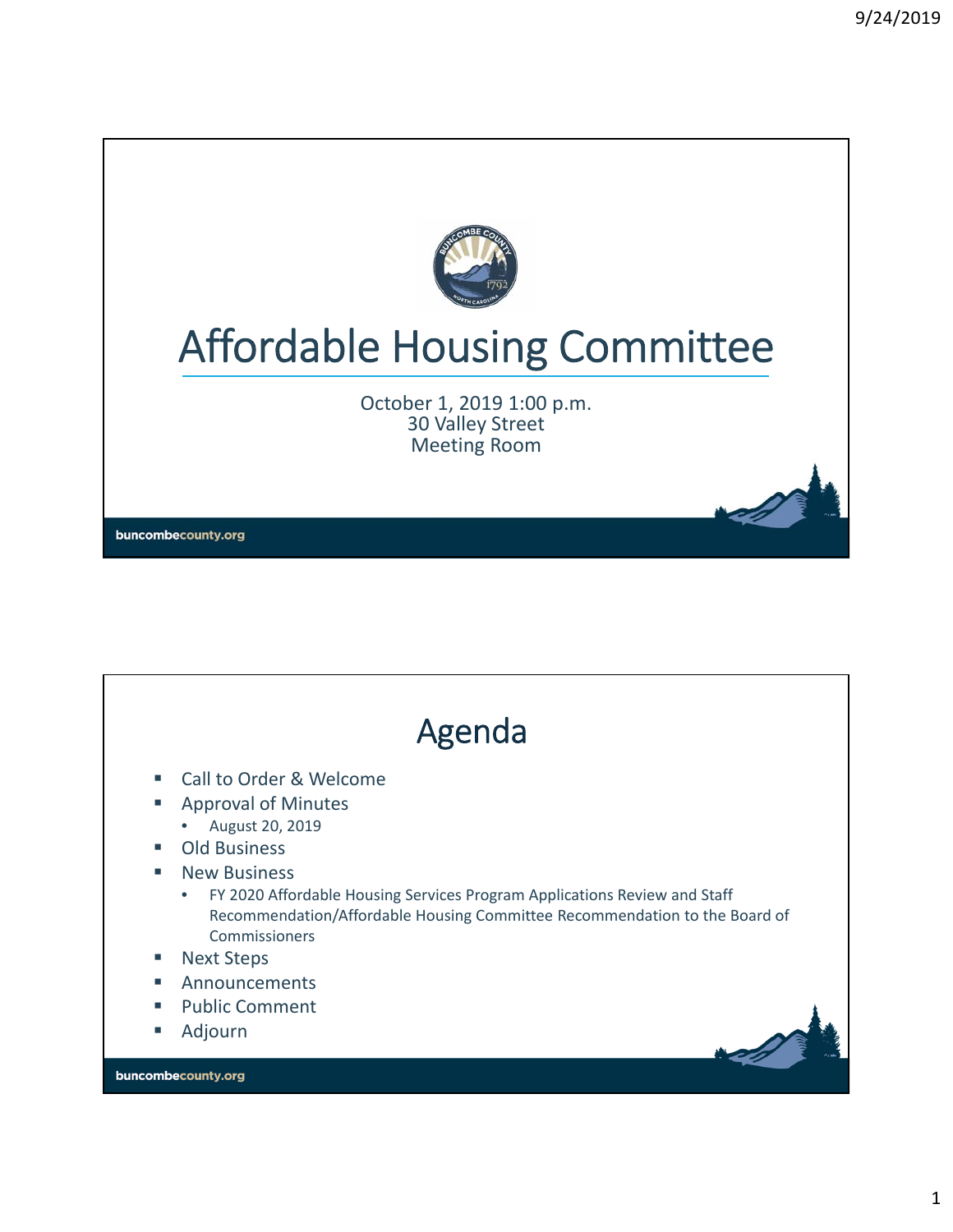

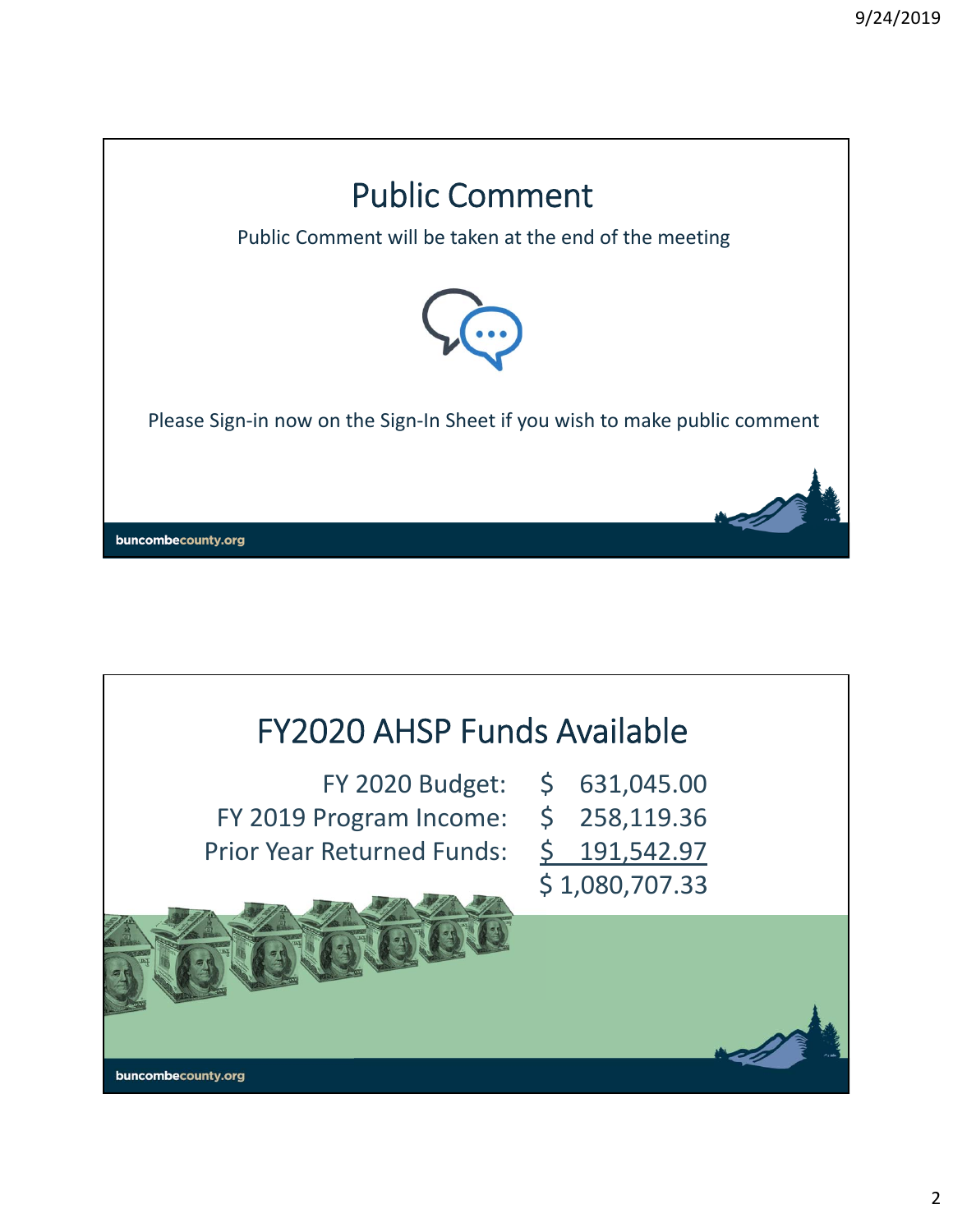# FY 2020 AHSP Application Process To Date:

**August 25**

Notice of a request for project proposals advertised in the Asheville Citizen‐Times

- **August 26 September 13** Application submittal window (Eight (8) applications submitted)
- **September 16 September 24** Buncombe County Staff review project proposals, evaluate proposals, and score proposals (Six (6) applications deemed complete and fully evaluated/scored)

| (AHSP)                                           | FY 2020 Affordable Housing Services Program                                                                                                                                                                                                                                                                                                                                                                                                                                                        | <b>CHICK-TIME</b>                                                                                                                         |  |
|--------------------------------------------------|----------------------------------------------------------------------------------------------------------------------------------------------------------------------------------------------------------------------------------------------------------------------------------------------------------------------------------------------------------------------------------------------------------------------------------------------------------------------------------------------------|-------------------------------------------------------------------------------------------------------------------------------------------|--|
| <b>Bunnerby County</b>                           |                                                                                                                                                                                                                                                                                                                                                                                                                                                                                                    |                                                                                                                                           |  |
|                                                  |                                                                                                                                                                                                                                                                                                                                                                                                                                                                                                    | APPRAISE OF PERSONATION                                                                                                                   |  |
| Overview<br>the following:                       | The Bureamde County Affordable Insuing Services Program (AHSP) is internied to ensure<br>comprehensive coordunaties for affordable and safe housing are available. The field supports                                                                                                                                                                                                                                                                                                              | <b>Business Course</b><br><b>WEIGHT TO SHOW FOR</b>                                                                                       |  |
| . Low-interest Construction Loan Program Scores  |                                                                                                                                                                                                                                                                                                                                                                                                                                                                                                    |                                                                                                                                           |  |
| . Disnipayment Austrance Program Loans,          |                                                                                                                                                                                                                                                                                                                                                                                                                                                                                                    | of and concerning to                                                                                                                      |  |
| . Emergency hopes imagines (Grant).              |                                                                                                                                                                                                                                                                                                                                                                                                                                                                                                    |                                                                                                                                           |  |
| . Telunt Beach fortal Asistance Program (Start). |                                                                                                                                                                                                                                                                                                                                                                                                                                                                                                    | <b>Continued Street</b><br>and the company's control to the first states of                                                               |  |
|                                                  | . Butcombe Ejectio Ferriti Fee Reliabs Program (Reliabs), and                                                                                                                                                                                                                                                                                                                                                                                                                                      | <b>The first and contribute</b>                                                                                                           |  |
|                                                  | . Bureauthe Equatic Engineer Housing Austriance Program Econol.                                                                                                                                                                                                                                                                                                                                                                                                                                    |                                                                                                                                           |  |
|                                                  |                                                                                                                                                                                                                                                                                                                                                                                                                                                                                                    | we want in the first of Automatic Williams County<br>an ann an a-mar an an a-mar an                                                       |  |
| and residents to:                                | Applicants must be able to (2) administer eights affordable housing projects with funds<br>provided under the AHDT, and (2) deliver proposed projects in accordance with AHDF guidelines.                                                                                                                                                                                                                                                                                                          | the chairman and the trains or expected<br>$\sim 1000$ and $\sim 100$<br>the first copies in their motion of                              |  |
| discretion, rajed any or all applications.       | Buttombe County will not be failed by any cost mountain committee with preparation and<br>subvisited of any application. Burearmies County reserves the right to sell as only public of the<br>content of applications submitted for the County's involvation and selection and maje at its sole                                                                                                                                                                                                   | paints and anticipate the Associates<br>and the state<br>and their children control of the space<br>with a side in them a shadow the pro- |  |
| atter project funding sources by the applicant.  | Applications will be content using the Artist Scoring Collecte found in the attentionerity section.<br>bation. In order to be exploded and correct, all performs batch of the application and perforant<br>required attachments must be provided. Application makedon may require additional<br>considerations including, but not binited for, project location/departers, mumber of applications<br>received for particular programs/funds, funding availability, and the status of beturement of | Courses of Stadi Californ<br>the first time of Angeles States                                                                             |  |
| aiunt in the preparation of applications.        | Applicants may contact Community Development Dension staff (Conna Coltreil at<br>downs committee commissions and with accelerate about the information rescure tensions.<br>Prigram, the auditodion process, and for bedraud assistance. Reason wite that staff cannot                                                                                                                                                                                                                             | Prefer to be of an a trace                                                                                                                |  |
|                                                  | The completed application must be submitted by finding September S.C. 2009 at 5.000 p.m.<br>In one offered month between                                                                                                                                                                                                                                                                                                                                                                           |                                                                                                                                           |  |
| Freehlich künnter                                | <b>Baganismo</b>                                                                                                                                                                                                                                                                                                                                                                                                                                                                                   | ٠<br><b>CO LEAGUAR AND LOT</b>                                                                                                            |  |
|                                                  |                                                                                                                                                                                                                                                                                                                                                                                                                                                                                                    | in erecte                                                                                                                                 |  |
|                                                  |                                                                                                                                                                                                                                                                                                                                                                                                                                                                                                    |                                                                                                                                           |  |
|                                                  |                                                                                                                                                                                                                                                                                                                                                                                                                                                                                                    |                                                                                                                                           |  |
|                                                  |                                                                                                                                                                                                                                                                                                                                                                                                                                                                                                    |                                                                                                                                           |  |
|                                                  |                                                                                                                                                                                                                                                                                                                                                                                                                                                                                                    |                                                                                                                                           |  |
|                                                  |                                                                                                                                                                                                                                                                                                                                                                                                                                                                                                    |                                                                                                                                           |  |
|                                                  |                                                                                                                                                                                                                                                                                                                                                                                                                                                                                                    |                                                                                                                                           |  |
|                                                  |                                                                                                                                                                                                                                                                                                                                                                                                                                                                                                    |                                                                                                                                           |  |

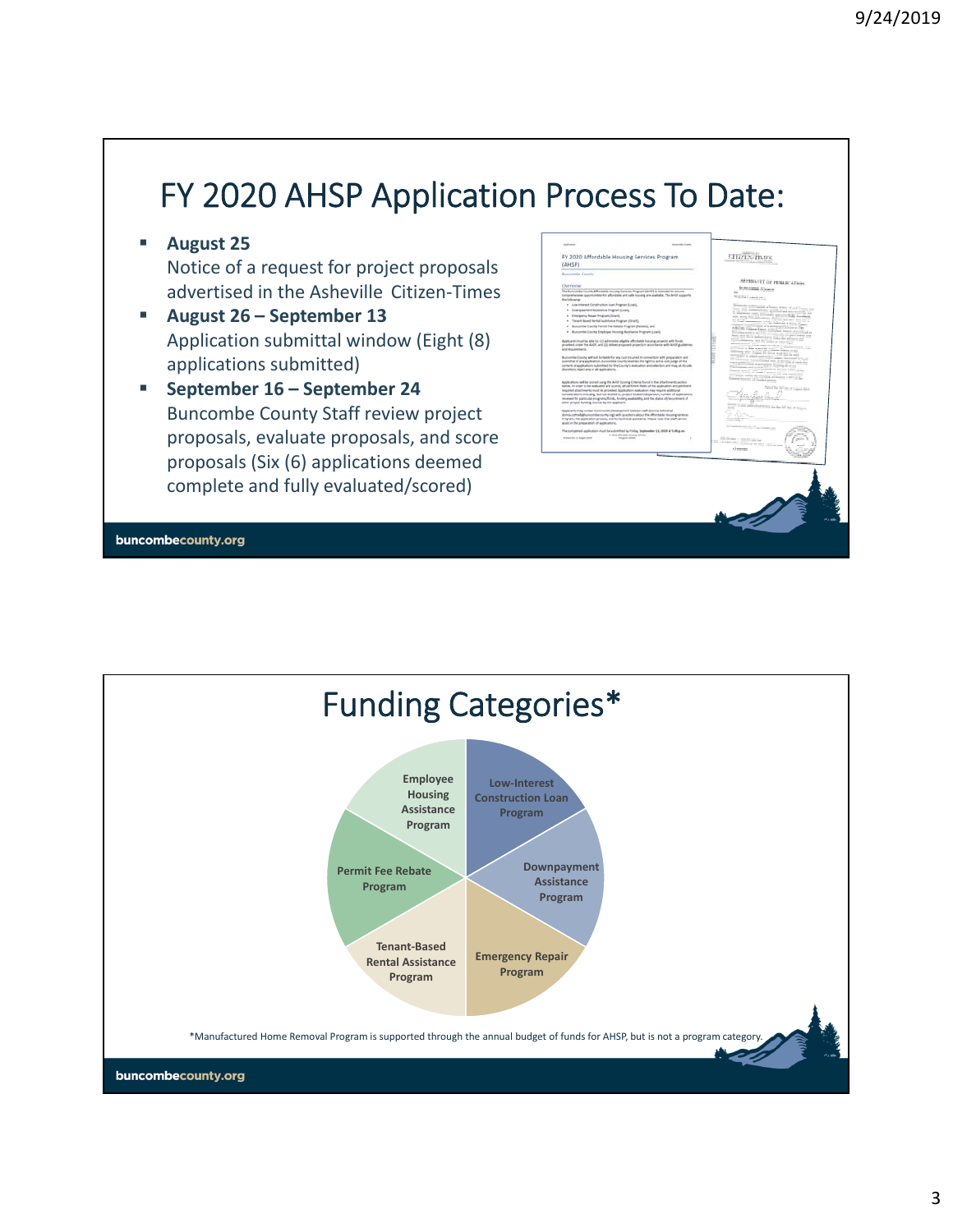

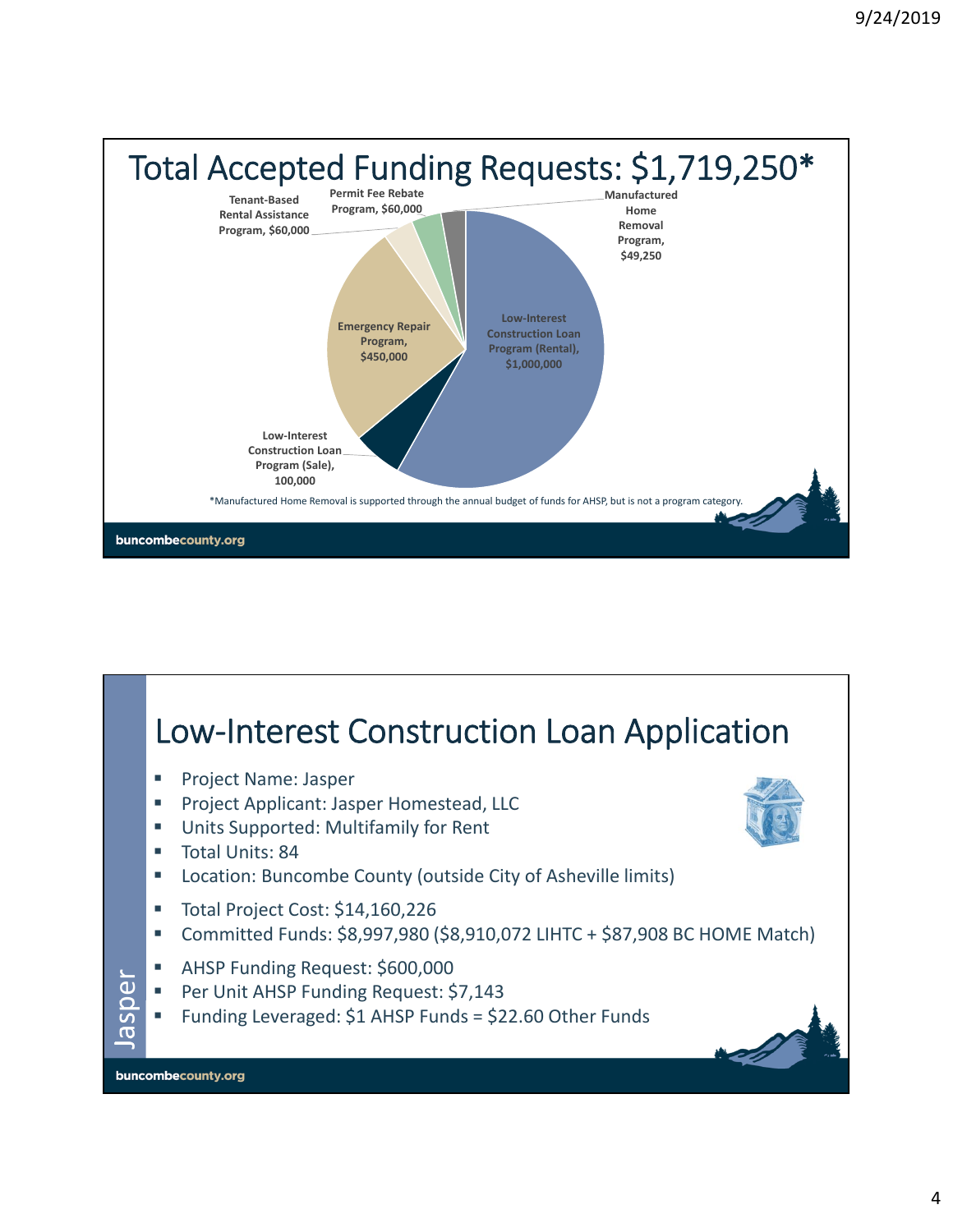#### Low‐Interest Construction Loan Application Project Name: 2 Restaurant Ct Project Applicant: Beaucatcher Commons, LLC Units Supported: Multifamily for Rent Total Units: 40 Restaurant Ct ٹ **E** Location: Buncombe County (inside City of Asheville limits) Restaurant Total Project Cost: \$3,645,000 Committed Funds: \$475,000 (Equity in Property) **AHSP Funding Request: \$400,000 Per Unit AHSP Funding Request: \$10,000**  Funding Leveraged: \$1 AHSP Funds = \$8.11 Other Funds  $\overline{\mathbf{C}}$ buncombecounty.org

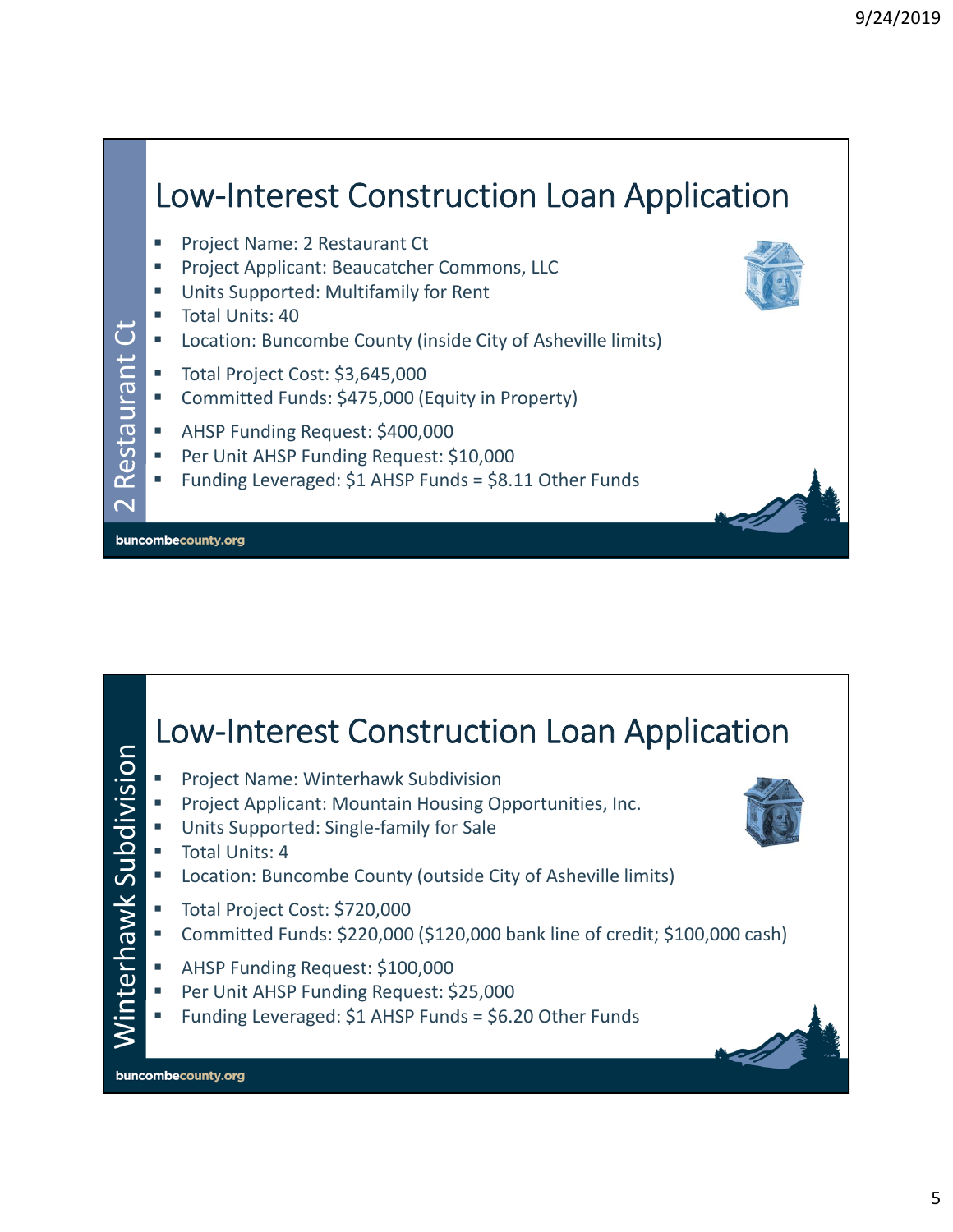

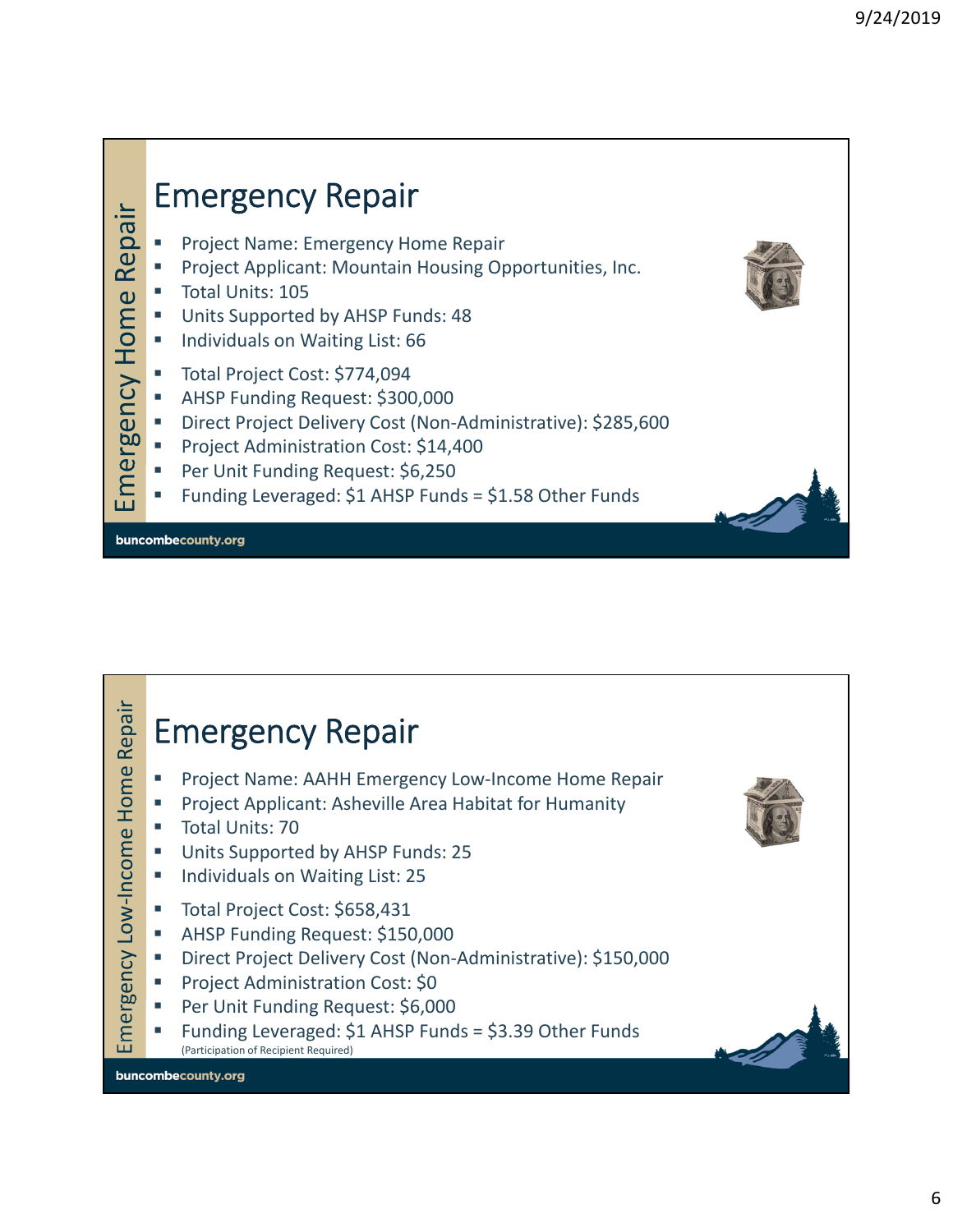

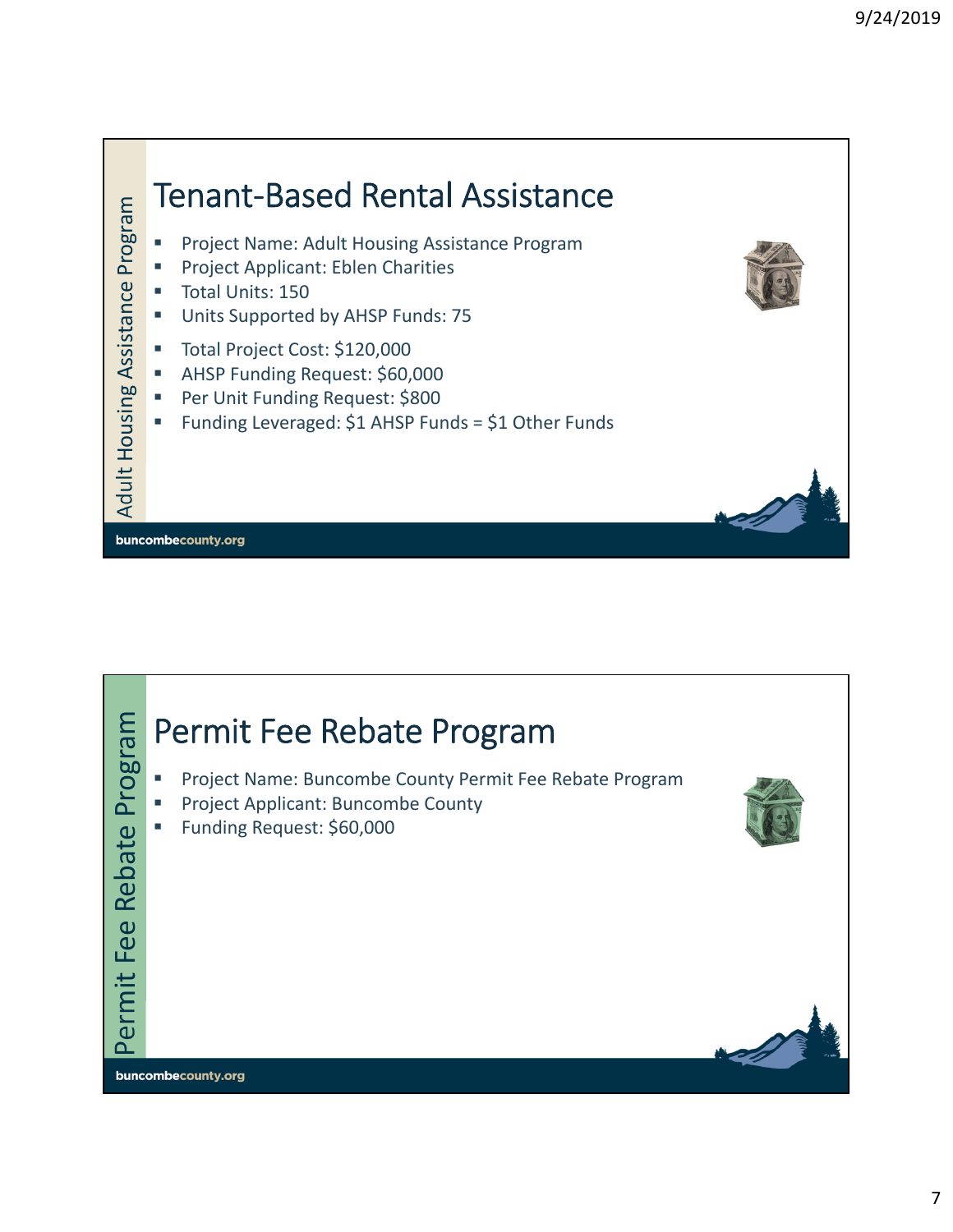

## Option 1: Production of Affordable Units

| Project                                  | <b>Applicant</b>         | <b>Type</b>          | <b>AHSP</b><br><b>Request</b> | <b>Funding</b><br>Recommended | <b>Units Supported</b><br>by Funding<br><b>Recommended</b> | <b>Units</b><br>Subtotal by<br>Program |
|------------------------------------------|--------------------------|----------------------|-------------------------------|-------------------------------|------------------------------------------------------------|----------------------------------------|
| <b>Jasper</b>                            | Jasper Homestead, LLC    | Multifamily          | \$600,000                     | \$600,000                     | 84                                                         |                                        |
| 2 Restaurant Ct                          | Beaucatcher Commons, LLC | Multifamily          | \$400,000                     | \$200,000                     | 20                                                         | 104                                    |
| <b>Winterhawk Subdivision</b>            | <b>MHO</b>               | <b>Single Family</b> | \$100,000                     | \$100,000*                    | 4                                                          | 4                                      |
| <b>Emergency Repair</b>                  | <b>MHO</b>               | <b>ER</b>            | \$300,000                     | \$31,250                      | 5                                                          |                                        |
| <b>Emergency Repair</b>                  | AAHH                     | <b>ER</b>            | \$150,000                     | \$30,000                      | 5                                                          | 10                                     |
| <b>Tenant-Based Rental</b><br>Assistance | <b>Eblen Charities</b>   | <b>TBRA</b>          | \$60,000                      | \$10,207                      | 12                                                         | 12                                     |
| <b>Permit Fee Rebate</b>                 | <b>Buncombe</b>          | Rebate               | \$60,000                      | \$60,000                      | <b>TBD</b>                                                 | <b>TBD</b>                             |
| <b>Manufactured Home</b><br>Removal      | <b>Buncombe</b>          | Removal              | \$49,250                      | \$49,250                      | <b>TBD</b>                                                 | <b>TBD</b>                             |
|                                          |                          |                      | <b>Total</b>                  | \$1,080,707                   | <b>Total</b>                                               | 130                                    |

\*Applicant requested a construction loan. Staff recommends a construction loan and downpayment assistance blend to extend affordability.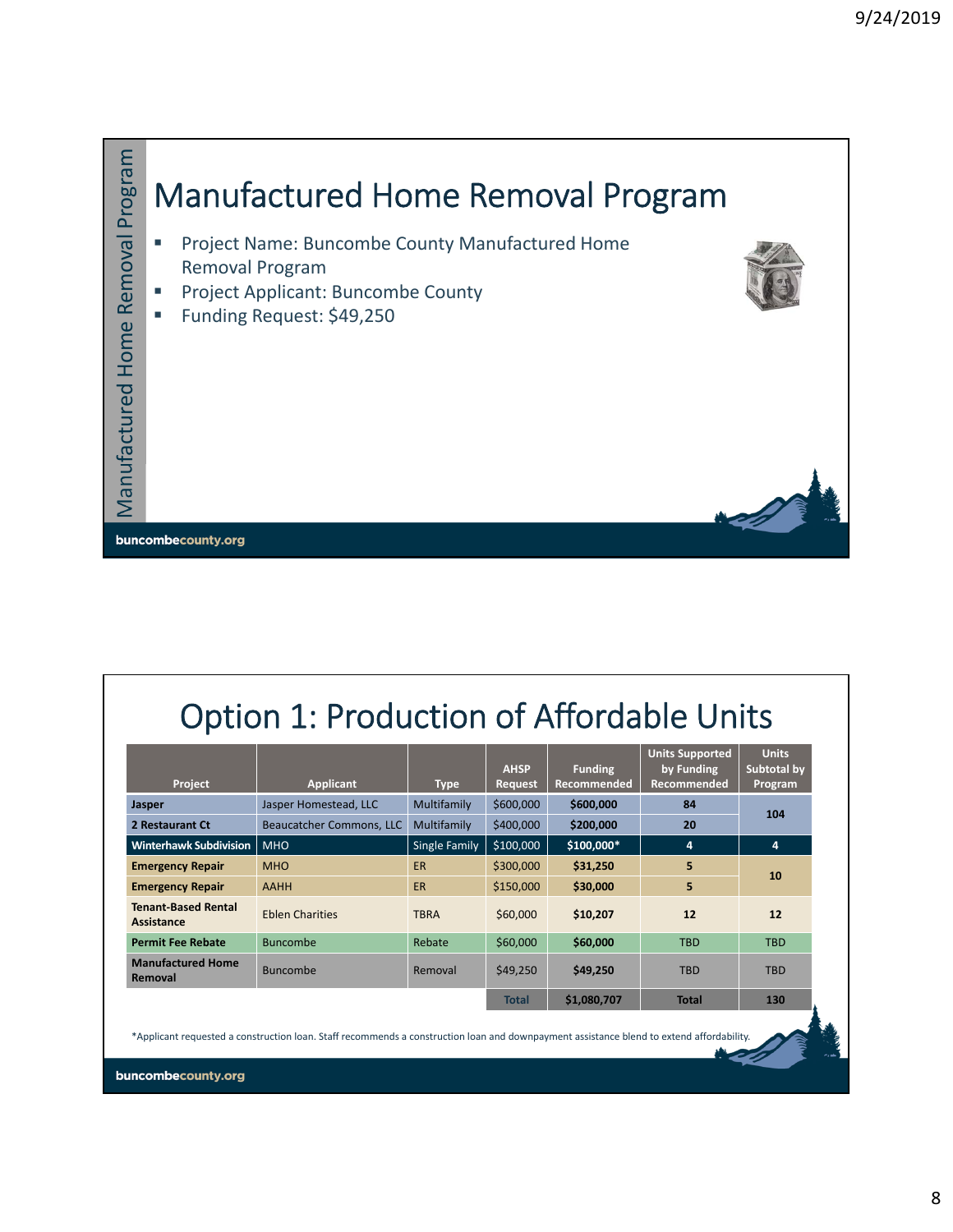

## Option 2: Targeted Emergency Repair

| Project                                         | <b>Applicant</b>         | <b>Type</b>   | <b>AHSP</b><br>Request | <b>Funding</b><br>Recommended | <b>Units Supported</b><br>by Funding<br>Recommended | <b>Units</b><br>Subtotal by<br>Program |
|-------------------------------------------------|--------------------------|---------------|------------------------|-------------------------------|-----------------------------------------------------|----------------------------------------|
| Jasper                                          | Jasper Homestead, LLC    | Multifamily   | \$600,000              | \$600,000                     | 84                                                  |                                        |
| 2 Restaurant Ct                                 | Beaucatcher Commons, LLC | Multifamily   | \$400,000              | \$0                           | $\bf{0}$                                            | 84                                     |
| <b>Winterhawk Subdivision</b>                   | <b>MHO</b>               | Single Family | \$100,000              | \$0                           | $\mathbf{0}$                                        | $\mathbf{0}$                           |
| <b>Emergency Repair</b>                         | <b>MHO</b>               | <b>ER</b>     | \$300,000              | \$300,000                     | 48                                                  |                                        |
| <b>Emergency Repair</b>                         | <b>AAHH</b>              | <b>ER</b>     | \$150,000              | \$150,000                     | 25                                                  | 73                                     |
| <b>Tenant-Based Rental</b><br><b>Assistance</b> | <b>Eblen Charities</b>   | <b>TBRA</b>   | \$60,000               | \$0                           | $\mathbf 0$                                         | $\mathbf{0}$                           |
| <b>Permit Fee Rebate</b>                        | <b>Buncombe</b>          | Rebate        | \$60,000               | \$15,707                      | <b>TBD</b>                                          | <b>TBD</b>                             |
| <b>Manufactured Home</b><br>Removal             | Buncombe                 | Removal       | \$49,250               | \$15,000                      | <b>TBD</b>                                          | <b>TBD</b>                             |
|                                                 |                          |               | <b>Total</b>           | \$1,080,707                   | <b>Total</b>                                        | 157                                    |
|                                                 |                          |               |                        |                               |                                                     |                                        |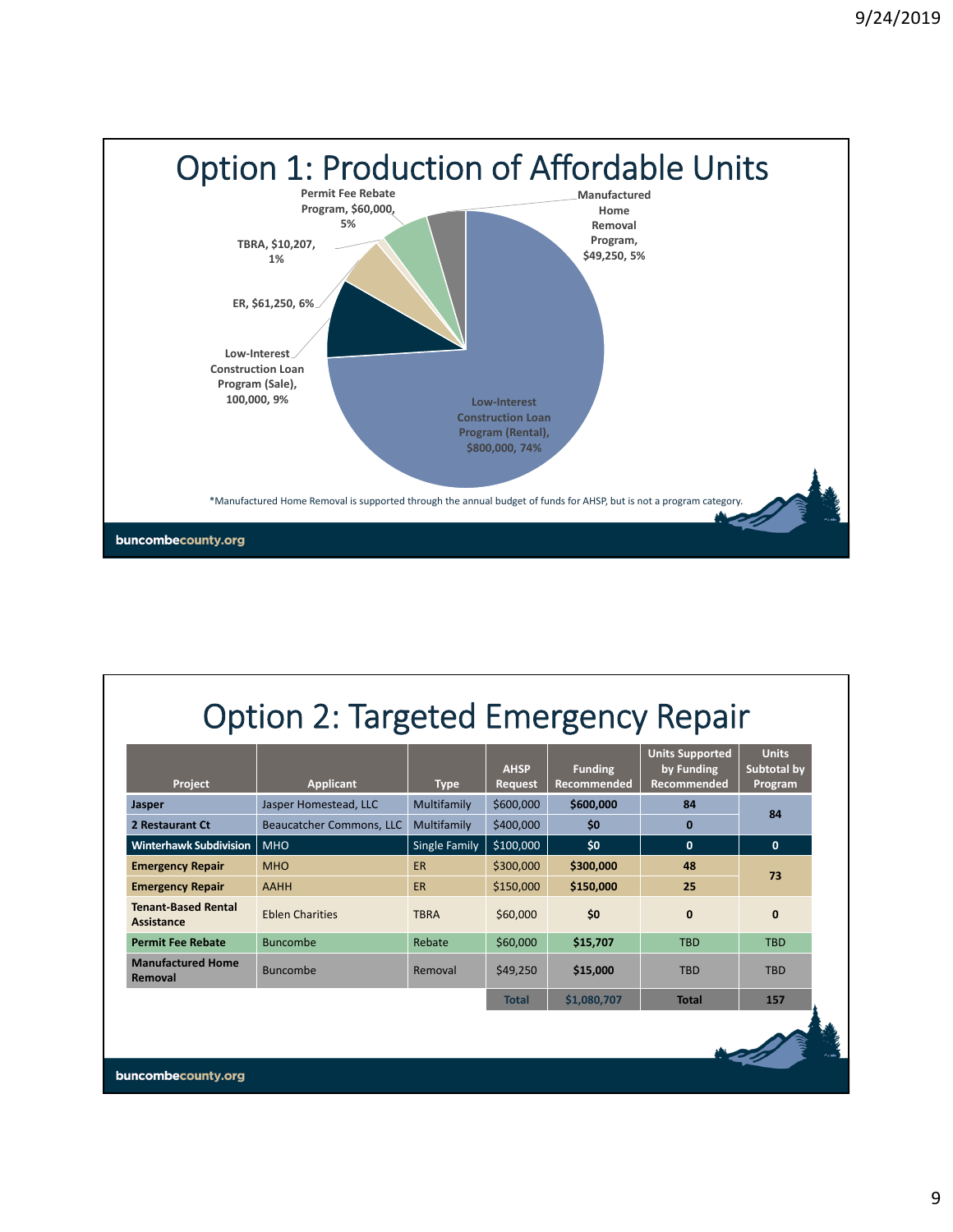

|  |  | Option 3: Equitable Application* |  |  |
|--|--|----------------------------------|--|--|
|--|--|----------------------------------|--|--|

| <b>Project</b>                           | <b>Applicant</b>         | <b>Type</b>   | <b>AHSP</b><br><b>Request</b> | <b>Funding</b><br>Recommended | <b>Units Supported</b><br>by Funding<br><b>Recommended</b> | <b>Units</b><br>Subtotal by<br>Program |
|------------------------------------------|--------------------------|---------------|-------------------------------|-------------------------------|------------------------------------------------------------|----------------------------------------|
| <b>Jasper</b>                            | Jasper Homestead, LLC    | Multifamily   | \$600,000                     | \$377.100                     | 52                                                         |                                        |
| 2 Restaurant Ct                          | Beaucatcher Commons, LLC | Multifamily   | \$400,000                     | \$251,400                     | 25                                                         | 77                                     |
| <b>Winterhawk Subdivision</b>            | <b>MHO</b>               | Single Family | \$100,000                     | \$62,850                      | $3$                                                        | $3$                                    |
| <b>Emergency Repair</b>                  | <b>MHO</b>               | <b>ER</b>     | \$300,000                     | \$188,550                     | 30                                                         |                                        |
| <b>Emergency Repair</b>                  | <b>AAHH</b>              | ER            | \$150,000                     | \$94,275                      | 15                                                         | 45                                     |
| <b>Tenant-Based Rental</b><br>Assistance | <b>Eblen Charities</b>   | <b>TBRA</b>   | \$60,000                      | \$37,710                      | 47                                                         | 47                                     |
| <b>Permit Fee Rebate</b>                 | <b>Buncombe</b>          | Rebate        | \$60,000                      | \$37,710                      | <b>TBD</b>                                                 | <b>TBD</b>                             |
| <b>Manufactured Home</b><br>Removal      | <b>Buncombe</b>          | Removal       | \$49,250                      | \$31,112                      | <b>TBD</b>                                                 | <b>TBD</b>                             |
|                                          |                          |               | <b>Total</b>                  | \$1,080,707                   | <b>Total</b>                                               | < 172                                  |

\*This allocation method is problematic for construction projects, which may not be able to proceed with partial requests.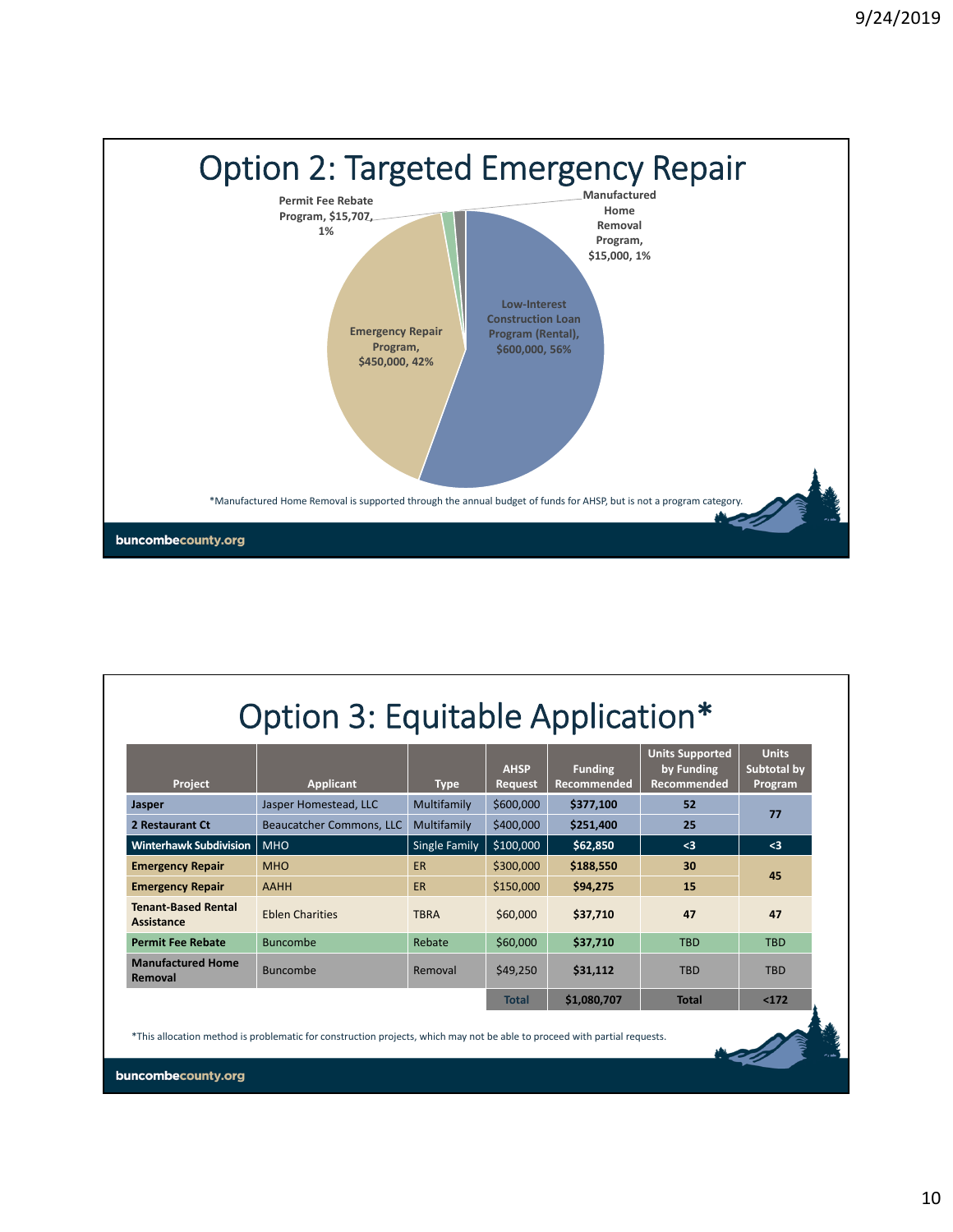

|  | <b>Option 4: Committee Allocation</b> |
|--|---------------------------------------|
|--|---------------------------------------|

| Project                                         | <b>Applicant</b>                                                                                                          | <b>Type</b>          | <b>AHSP</b><br>Request | <b>Funding</b><br>Recommended | <b>Units Supported</b><br>by Funding<br>Recommended | <b>Units</b><br>Subtotal by<br>Program |
|-------------------------------------------------|---------------------------------------------------------------------------------------------------------------------------|----------------------|------------------------|-------------------------------|-----------------------------------------------------|----------------------------------------|
| Jasper                                          | Jasper Homestead, LLC                                                                                                     | Multifamily          | \$600,000              |                               |                                                     |                                        |
| 2 Restaurant Ct                                 | Beaucatcher Commons, LLC                                                                                                  | Multifamily          | \$400,000              |                               |                                                     |                                        |
| <b>Winterhawk Subdivision</b>                   | <b>MHO</b>                                                                                                                | <b>Single Family</b> | \$100,000              | $\alpha$                      | $\sim$                                              | $\sim$                                 |
| <b>Emergency Repair</b>                         | <b>MHO</b>                                                                                                                | <b>ER</b>            | \$300,000              | ٠                             |                                                     |                                        |
| <b>Emergency Repair</b>                         | AAHH                                                                                                                      | ER.                  | \$150,000              |                               |                                                     |                                        |
| <b>Tenant-Based Rental</b><br><b>Assistance</b> | <b>Eblen Charities</b>                                                                                                    | <b>TBRA</b>          | \$60,000               |                               |                                                     |                                        |
| <b>Permit Fee Rebate</b>                        | <b>Buncombe</b>                                                                                                           | Rebate               | \$60,000               |                               | <b>TBD</b>                                          | <b>TBD</b>                             |
| <b>Manufactured Home</b><br>Removal             | <b>Buncombe</b>                                                                                                           | Removal              | \$49,250               |                               | <b>TBD</b>                                          | <b>TBD</b>                             |
|                                                 |                                                                                                                           |                      | <b>Total</b>           | \$1,080,707                   | <b>Total</b>                                        |                                        |
|                                                 | *This allocation method is problematic for construction projects, which may not be able to proceed with partial requests. |                      |                        |                               |                                                     |                                        |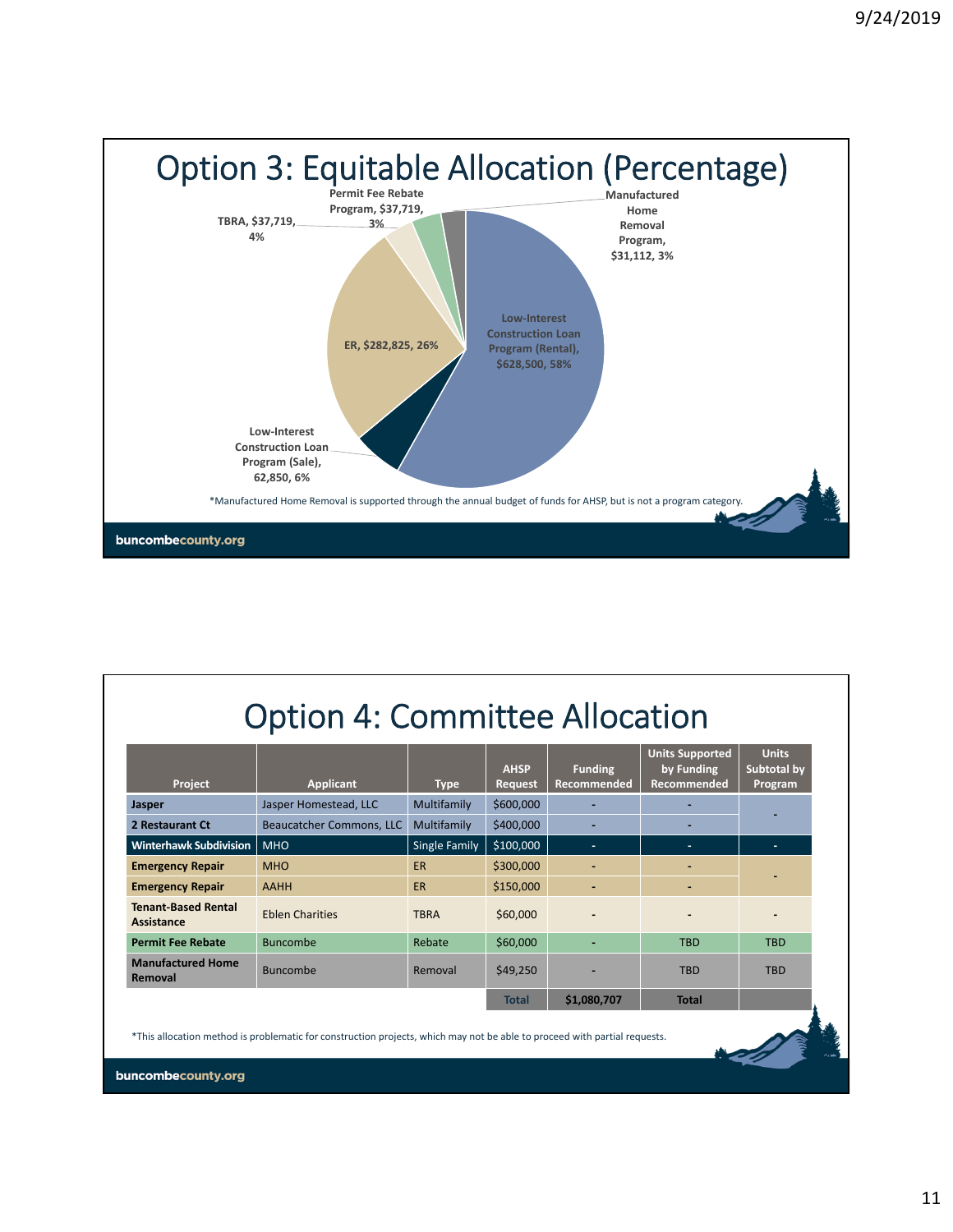